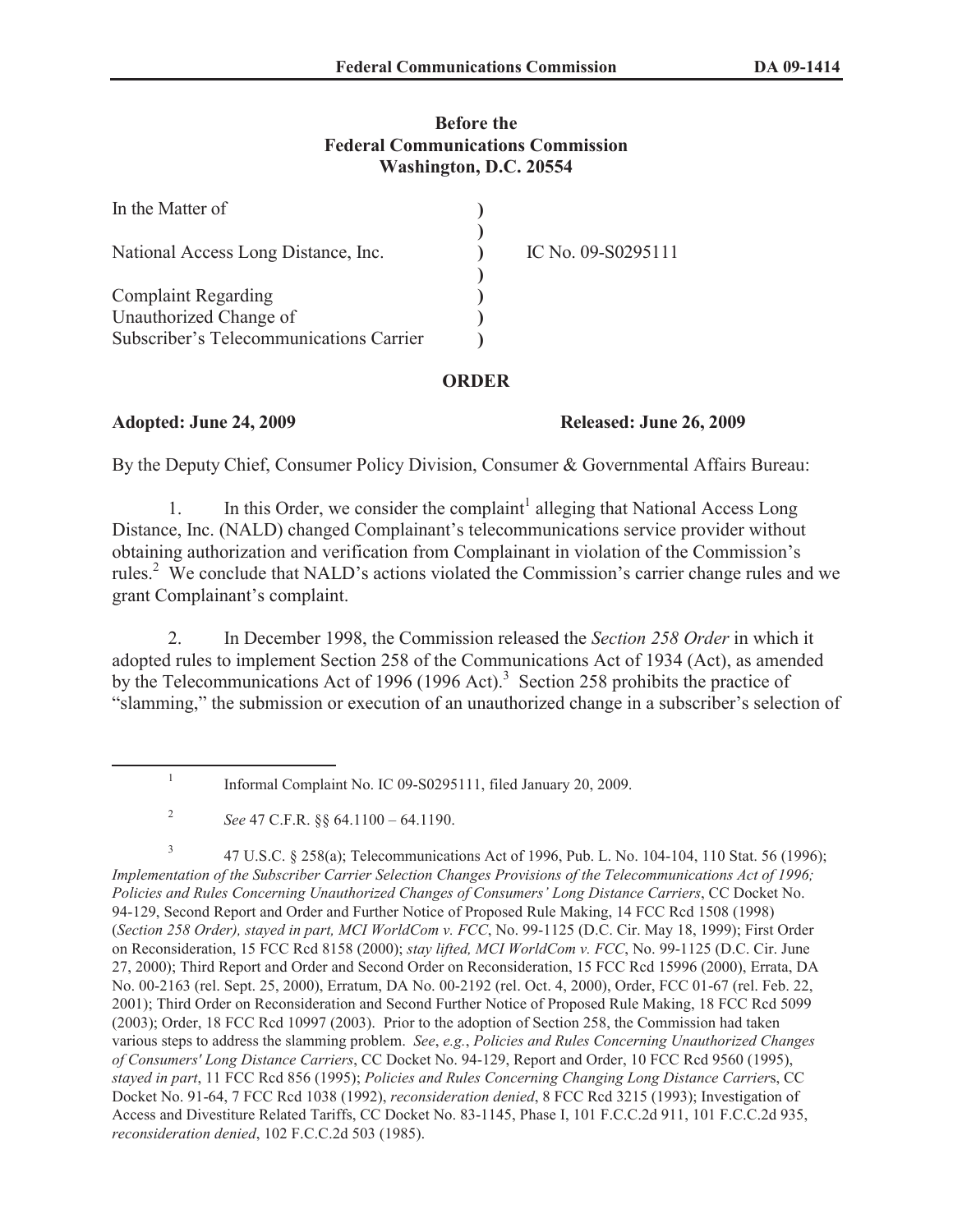a provider of telephone exchange service or telephone toll service.<sup>4</sup> In the *Section 258 Order*, the Commission adopted aggressive new rules designed to take the profit out of slamming, broadened the scope of the slamming rules to encompass all carriers, and modified its existing requirements for the authorization and verification of preferred carrier changes. The rules require, among other things, that a carrier receive individual subscriber consent before a carrier change may occur.<sup>5</sup> Pursuant to Section 258, carriers are absolutely barred from changing a customer's preferred local or long distance carrier without first complying with one of the Commission's verification procedures.<sup>6</sup> Specifically, a carrier must: (1) obtain the subscriber's written or electronically signed authorization in a format that meets the requirements of Section 64.1130; (2) obtain confirmation from the subscriber via a toll-free number provided exclusively for the purpose of confirming orders electronically; or (3) utilize an independent third party to verify the subscriber's order.<sup>7</sup>

3. The Commission also has adopted liability rules. These rules require the carrier to absolve the subscriber where the subscriber has not paid his or her bill. In that context, if the subscriber has not already paid charges to the unauthorized carrier, the subscriber is absolved of liability for charges imposed by the unauthorized carrier for service provided during the first 30 days after the unauthorized change.<sup>8</sup> Where the subscriber has paid charges to the unauthorized carrier, the Commission's rules require that the unauthorized carrier pay 150% of those charges to the authorized carrier, and the authorized carrier shall refund or credit to the subscriber 50% of all charges paid by the subscriber to the unauthorized carrier.<sup>9</sup> Carriers should note that our actions in this order do not preclude the Commission from taking additional action, if warranted, pursuant to Section 503 of the Act. $^{10}$ 

4. We received Complainant's complaint on January 20, 2009, alleging that Complainant's telecommunications service provider had been changed to NALD without Complainant's authorization. Pursuant to Sections 1.719 and 64.1150 of our rules,<sup>11</sup> we notified

4 47 U.S.C. § 258(a).

5 *See* 47 C.F.R. § 64.1120.

7 *See* 47 C.F.R. § 64.1120(c). Section 64.1130 details the requirements for letter of agency form and content for written or electronically signed authorizations. 47 C.F.R. § 64.1130.

8 *See* 47 C.F.R. §§ 64.1140, 64.1160. Any charges imposed by the unauthorized carrier on the subscriber for service provided after this 30-day period shall be paid by the subscriber to the authorized carrier at the rates the subscriber was paying to the authorized carrier at the time of the unauthorized change. *Id.*

9 *See* 47 C.F.R. §§ 64.1140, 64.1170.

<sup>10</sup> *See* 47 U.S.C. § 503.

<sup>11</sup> 47 C.F.R. § 1.719 (Commission procedure for informal complaints filed pursuant to Section 258 of the Act); 47 C.F.R. § 64.1150 (procedures for resolution of unauthorized changes in preferred carrier).

<sup>6</sup> 47 U.S.C. § 258(a).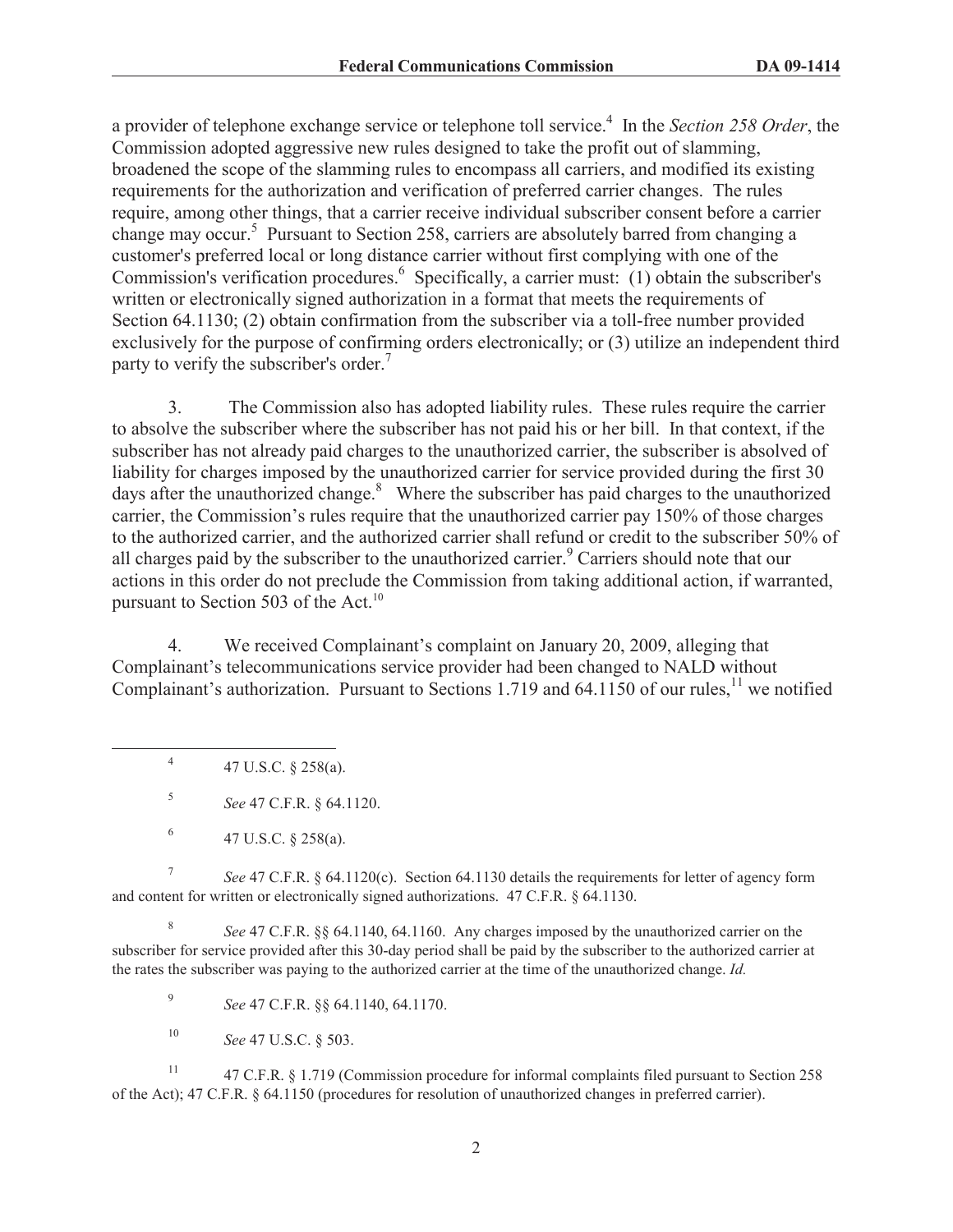NALD of the complaint.<sup>12</sup> NALD has failed to respond within 30 days to the complaint. The failure of NALD to respond or provide proof of the verification within 30 days is presumed to be clear and convincing evidence of a violation.<sup>13</sup> Therefore, we find that NALD's actions resulted in a violation of the Commission's carrier change rules and we discuss NALD's liability below.<sup>14</sup> We also will forward a copy of the record of this proceeding to our Enforcement Bureau to determine what additional action may be necessary.

5. Pursuant to Section 64.1170(b) our rules, NALD must forward to AT&T, Inc. (AT&T) an amount equal to 150% of all charges paid by the subscriber to NALD along with copies of any telephone bills issued from NALD to the Complainant.<sup>15</sup> Within ten days of receipt of this amount, AT&T shall provide a refund or credit to Complainant in the amount of 50% of all charges paid by Complainant to NALD. Complainant has the option of asking AT&T to re-rate NALD charges based on AT&T rates and, on behalf of Complainant, seek from NALD, any re-rated amount exceeding 50% of all charges paid by Complainant to NALD. NALD must also send a notice to the Commission, referencing this Order, stating that is has given a refund or credit to Complainant. <sup>16</sup> If AT&T has not received the reimbursement required from NALD within 45 days of the release of this Order, AT&T must notify the Commission and Complainant accordingly. AT&T also must notify the Complainant of his or her right to pursue a claim against NALD for a refund of all charges paid to NALD.<sup>17</sup>

6. Accordingly, IT IS ORDERED that, pursuant to Section 258 of the Communications Act of 1934, as amended, 47 U.S.C. § 258, and Sections 0.141, 0.361 and 1.719 of the Commission's rules, 47 C.F.R. §§ 0.141, 0.361, 1.719, the complaint filed against NALD IS GRANTED.

7. IT IS FURTHER ORDERED that, pursuant to Section 64.1170(b) of the Commission's rules, 47 C.F.R. § 64.1170(b), that NALD must forward to AT&T an amount equal to 150% of all charges paid by the subscriber along with copies of any telephone bills issued from the company to the Complainant within ten (10) days of the release of this order.

<sup>17</sup> *See* 47 C.F.R. § 64.1170(e).

<sup>&</sup>lt;sup>12</sup> Notice of Informal Complaint IC 09-S0295111 was mailed on January 29, 2009. On February 25, 2009, the Commission received the certified mail return receipt confirming delivery.

<sup>13</sup> *See* 47 C.F.R. § 64.1150(d).

<sup>&</sup>lt;sup>14</sup> If Complainant is unsatisfied with the resolution of this complaint, Complainant may file a formal complaint with the Commission pursuant to Section 1.721 of the Commission's rules, 47 C.F.R. § 1.721. Such filing will be deemed to relate back to the filing date of Complainant's informal complaint so long as the formal complaint is filed within 45 days from the date this order is mailed or delivered electronically to Complainant. *See* 47 C.F.R. § 1.719.

<sup>15</sup> See 47 C.F.R  $§$  64.1170(b)(1)(2).

<sup>16</sup> *See* 47 C.F.R. § 64.1170(c).